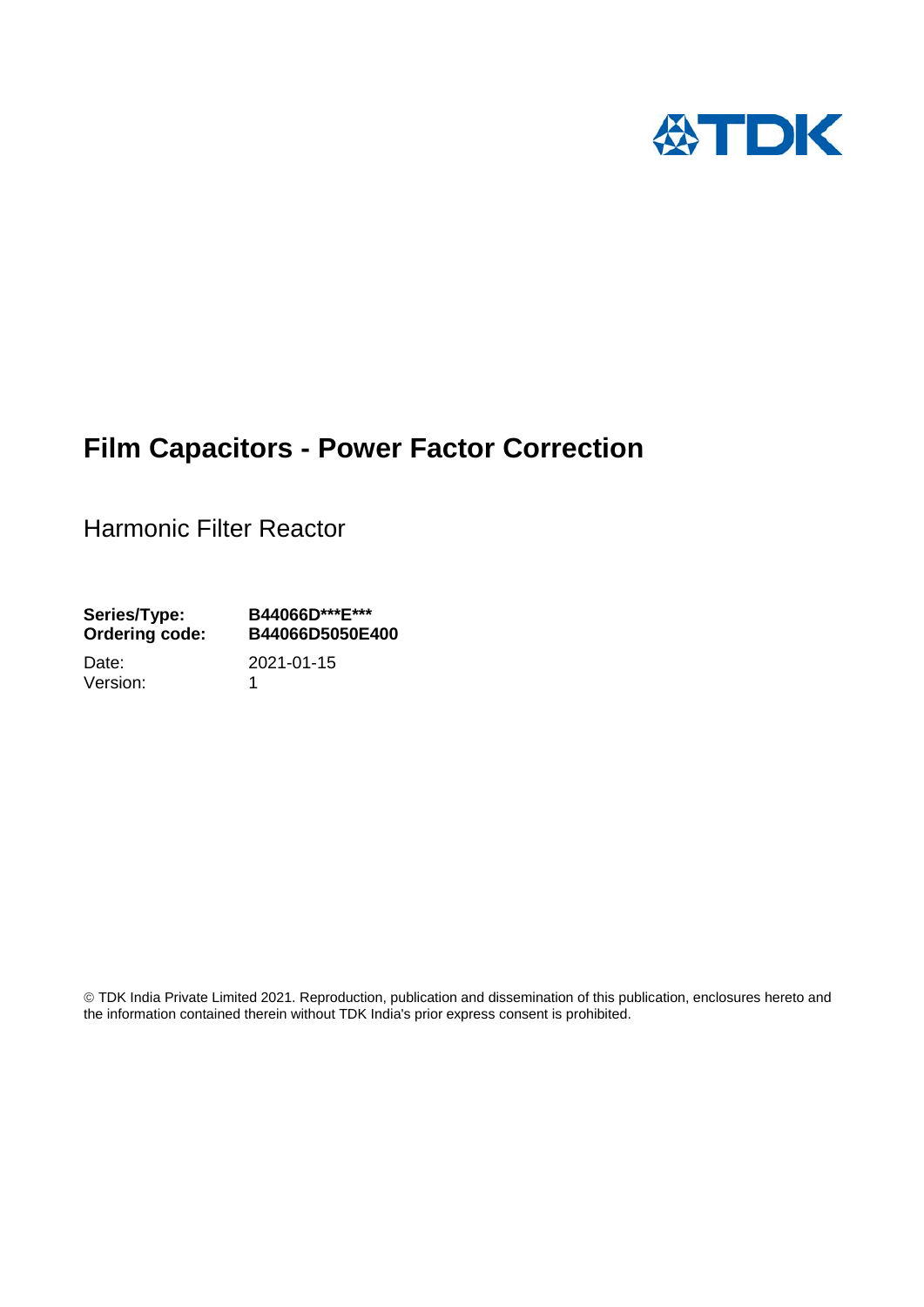

## **Film Capacitors - Power Factor Correction B44066D5050E400 Harmonic Filter Reactor B44066D\*\*\*E\*\*\***

## **Characteristics**

- **Highest linearity**
- $\blacksquare$  Temperature control via micro switch in inner coil<br> $\blacksquare$  Highest life time by high quality materials
- Highest life time by high quality materials
- **Low losses**
- **High overloading capability**
- Safety device, temperature micro switch
- $\blacksquare$  Low noise



## **Technical data**

| De-tuning factor p                              | 5.67          | %               |
|-------------------------------------------------|---------------|-----------------|
| Effective filter output Q <sub>c</sub>          | 50            | kvar            |
| Rated voltage $V_R$ <sup>1)</sup>               | 400           | V               |
| Rated frequency f                               | 50            | Hz              |
| Ambient temperature / Insulation class          | 40/H          | $\rm ^{\circ}C$ |
| Capacitance C delta (tot.)                      | 939           | μF              |
| Inductivity L                                   | 3 • 0.612     | mH              |
| Linear up to                                    | 150           | A               |
| Effective current $IRMS$ <sup>2)</sup>          | 92.08         | A               |
| Rated harmonic voltages (3rd/5th/7th/11th/13th) | 0.5/6/5/3.5/3 | %               |
| Temperature protection (NC)                     | yes           |                 |
| Total losses $P_D$                              | 195           | W               |
| Total weight                                    | 25            | kg              |
| Winding                                         | Aluminum foil |                 |

<sup>1)</sup> Voltage rise up to 106% of rated voltage is considered in current  $I_{\text{eff}}$ .

2)  $I_{\text{eff}} = \sqrt{(I_1^2 + I_3^2 + ... I_x^2)}$ 

## **Connection**

| Line                | 1U1-1V1-1W1 |
|---------------------|-------------|
| Capacitors          | 1U2-1V2-1W2 |
| Temperature control | $1 - 2$     |

## Reference standard IEC60076-6

### CAP FILM ES PFC PM 2021-01-15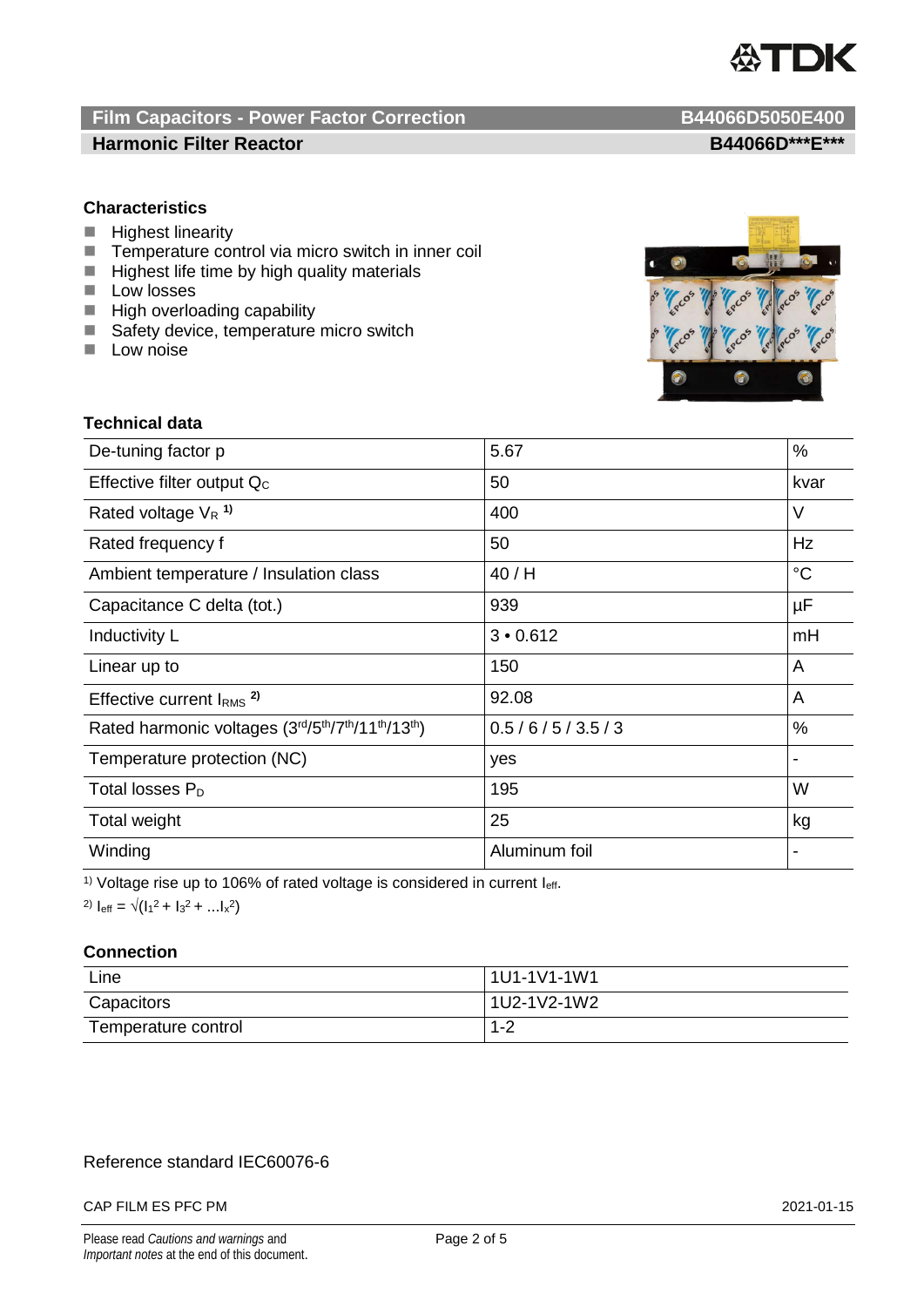

## **Film Capacitors - Power Factor Correction B44066D5050E400**

## **Harmonic Filter Reactor B44066D\*\*\*E\*\*\***

## **Dimensional drawings**



## **Dimensions**

| L/mm  | 285       | b/mm  | 185  |
|-------|-----------|-------|------|
| H/mm  | 210       | e/mm  | 95±5 |
| W/mm  | $190 + 5$ | d1/mm | 10.8 |
| 11/mm | 235       | d2/mm | 15.5 |
| 12/mm | 235       | A     | 175  |
| n1/mm | 150       | в     | 165  |
| n2/mm | $168 + 3$ | Ø     | 8.5  |

## **Cautions and warnings**

- Do not install the reactor in case of any visible damages.
- $\blacksquare$  Installation must be done by skilled personnel only.
- Do not use or store harmonic filter reactors in corrosive atmosphere, especially where chloride gas, sulphide gas, acid, alkali, salt or similar substances are present.
- $\Box$  Do not touch the device during operation: all electrically active parts of this equipment such as windings, electronic components, leads, fuses and terminals carry a dangerous voltage which can lead to burns or electric shock.
- Covers which protect these electrically active parts from being touched must not be opened or removed during operation.
- Before any assembly or maintenance work is started, all installations and equipment must be disconnected from the power source.
- Noncompliance with these instructions may lead to death, serious injury or major damage to equipment.

FAILURE TO FOLLOW CAUTIONS MAY RESULT, WORST CASE, IN PREMATURE FAILURES OR PHYSICAL INJURY.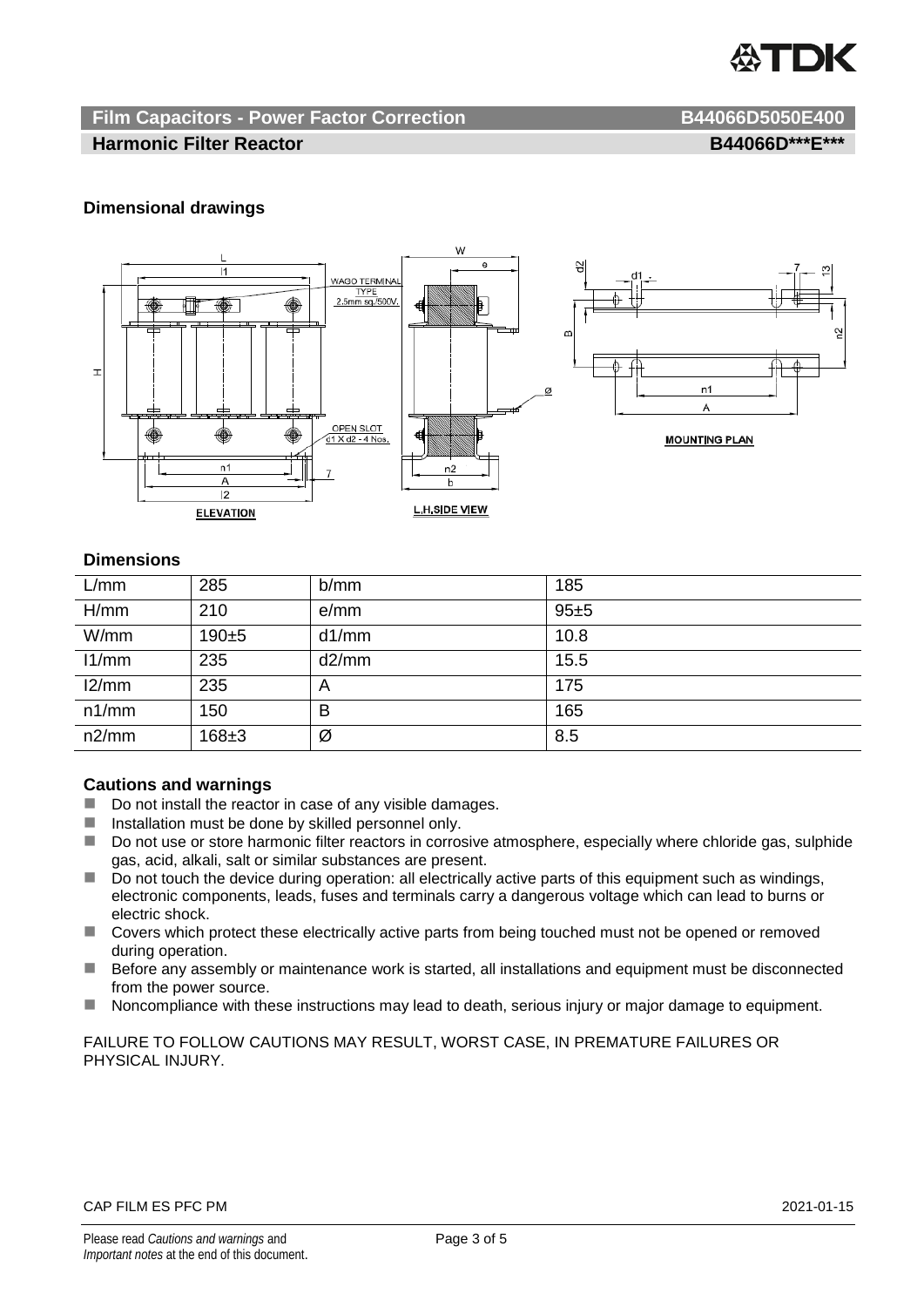

**Film Capacitors - Power Factor Correction B44066D5050E400 Harmonic Filter Reactor B44066D\*\*\*E\*\*\*** 

The following applies to all products named in this publication:

- 1. Some parts of this publication contain **statements about the suitability of our products for certain areas of application**. These statements are based on our knowledge of typical requirements that are often placed on our products in the areas of application concerned. We nevertheless expressly point out **that such statements cannot be regarded as binding statements about the suitability of our products for a particular customer application.** As a rule we are either unfamiliar with individual customer applications or less familiar with them than the customers themselves. For these reasons, it is always ultimately incumbent on the customer to check and decide whether a product with the properties described in the product specification is suitable for use in a particular customer application.
- 2. We also point out that **in individual cases, a malfunction of electronic components or failure before the end of their usual service life cannot be completely ruled out in the current state of the art, even if they are operated as specified.** In customer applications requiring a very high level of operational safety and especially in customer applications in which the malfunction or failure of an electronic component could endanger human life or health (e.g. in accident prevention or life-saving systems), it must therefore be ensured by means of suitable design of the customer application or other action taken by the customer (e.g. installation of protective circuitry or redundancy) that no injury or damage is sustained by third parties in the event of malfunction or failure of an electronic component.
- 3. **The warnings, cautions and product-specific notes must be observed.**
- 4. In order to satisfy certain technical requirements, **some of the products described in this publication may contain substances subject to restrictions in certain jurisdictions (e.g. because they are classed as hazardous)**. Useful information on this will be found in our Material Data Sheets on the Internet (www.tdk-electronics.tdk.com/material). Should you have any more detailed questions, please contact our sales offices.
- 5. We constantly strive to improve our products. Consequently, **the products described in this publication may change from time to time**. The same is true of the corresponding product specifications. Please check therefore to what extent product descriptions and specifications contained in this publication are still applicable before or when you place an order.

We also **reserve the right to discontinue production and delivery of products**. Consequently, we cannot guarantee that all products named in this publication will always be available. The aforementioned does not apply in the case of individual agreements deviating from the foregoing for customer-specific products.

- 6. Unless otherwise agreed in individual contracts, **all orders are subject to our General Terms and Conditions of Supply.**
- 7. **Our manufacturing sites serving the automotive business apply the IATF 16949 standard.** The IATF certifications confirm our compliance with requirements regarding the quality management system in the automotive industry. Referring to customer requirements and customer specific requirements ("CSR") TDK always has and will continue to have the policy of respecting individual agreements. Even if IATF 16949 may appear to support the acceptance of unilateral requirements, we hereby like to emphasize that **only requirements mutually agreed upon can and will be implemented in our Quality Management System.** For clarification purposes we like to point out that obligations from IATF 16949 shall only become legally binding if individually agreed upon.